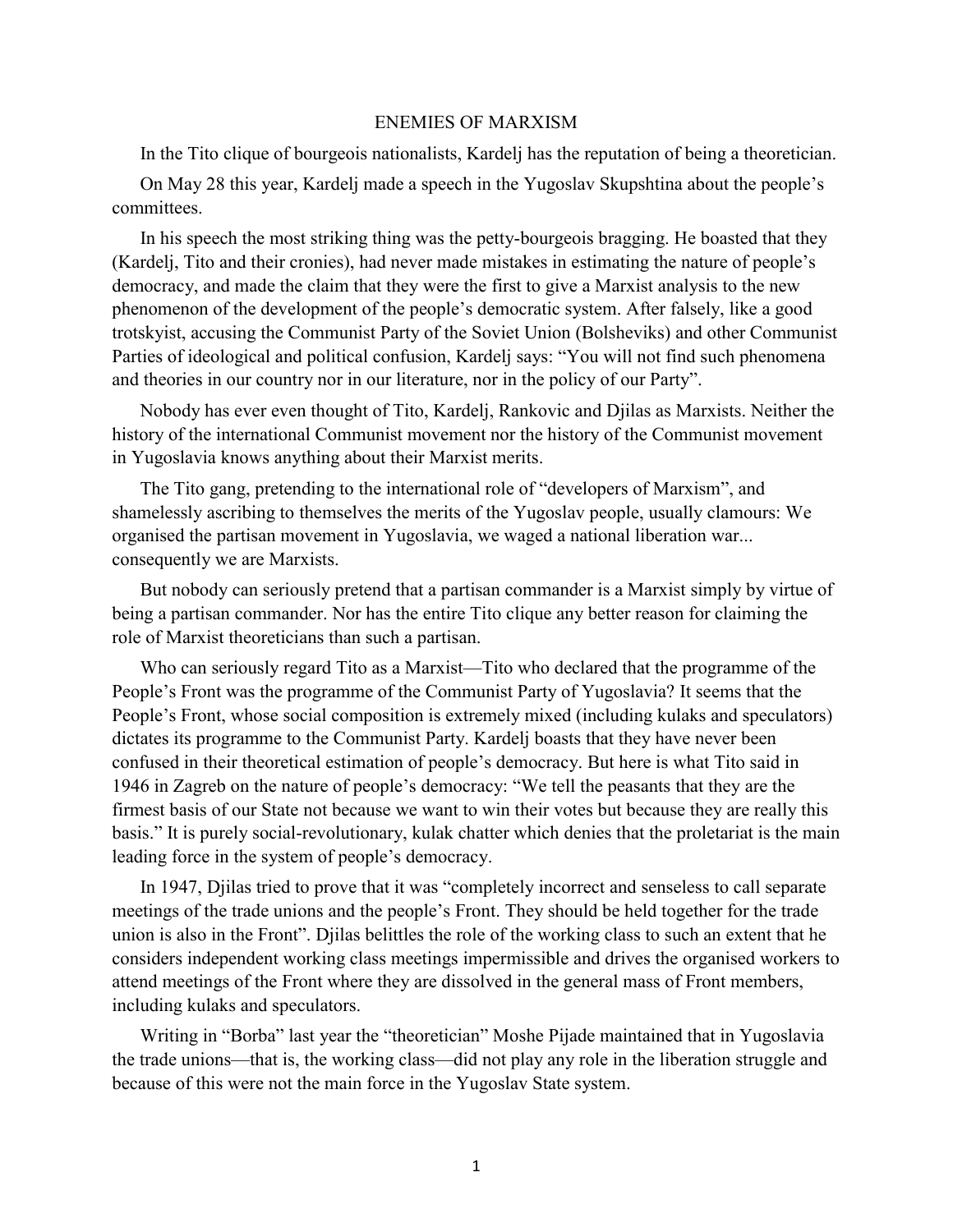In his speech in the Skupshtina, Kardelj, generalising on the question of the negation of the leading role of the working class in the People's Democracies said that "for the dictatorship of the working class it is not violence that is essential, as the philistines believe..." Consequently, according to Kardelj, only philistines think that violence is an essential feature of the dictatorship of the proletariat, that violence is not imperative for the dictatorship of the proletariat. And thus we get dictatorship of the proletariat without the violence against the bourgeoisie! This reveals Kardelj as an out and out bourgeois nationalist.

And all this is presented by the Tito obscurantists as "a further development of Marxism in Yugoslav conditions".

V. I. Lenin had gentlemen of the Kardelj type in mind when he wrote:

"In defining the term 'dictatorship', Kautsky tried his utmost to conceal from the reader the fundamental symptom of this concept, namely: revolutionary violence." (Vol. XXIII, p. 343, Russ. Ed.)

Refuting the anti-Marxist assertions that the dictatorship of the proletariat allegedly concerns only the use of force against the bourgeoisie, Comrade Stalin points out: "But of course, the dictatorship of the proletariat does not mean only force, although there is no dictatorship without force." ("Problems of Leninism" p. 129).

Lenin also wrote: "The dictatorship of the proletariat is a persistent struggle—sanguinary and bloodless, violent and peaceful, military and economic, educational and administrative—against the forces and traditions of the old society." (Vol. XXV, p. 190, Russ. Ed.)

Anyone can judge now what kind of "Marxist" is Mr. Kardelj who has taken upon himself to teach Marxism to the CPSU(B) and to the other Communist Parties. The Marxist-Leninist doctrine of the dictatorship of the proletariat, including the suppression of the exploiting minority by the working class is not essential for Kardelj evidently, because it does not suit the Yugoslav bourgeois nationalists.

Kardelj had to falsify the Marxist doctrine of the dictatorship of the proletariat so that the bourgeoisie of town and countryside should have no fears, so that the bourgeoisie would understand that the draconic measures of the anti-Communist Rankovic police regime were directed only against the Communists, the friends of the Soviet Union.

The anti-Soviet malice of Kardelj is boundless. An enemy of the Soviet Union, Kardelj denies that socialist democracy has been consistently achieved in the Soviet Union. He has the effrontery to say that: "the principles of socialist democracy... have not been realised to the full even by the Soviet power in the Soviet Union".

The falsifier, Kardelj, is doing all this to "prove" that the anti-Communist, anti-democratic regime set up by the Tito clique in Yugoslavia represents the highest type of socialist democracy!

It is known that in home policy the Tito-ites have irrevocably taken the path of restoring capitalism, a process which is being speeded-up particularly in the countryside where under cover of the ceaseless Tito propaganda about "producer cooperatives" and that "capitalism is no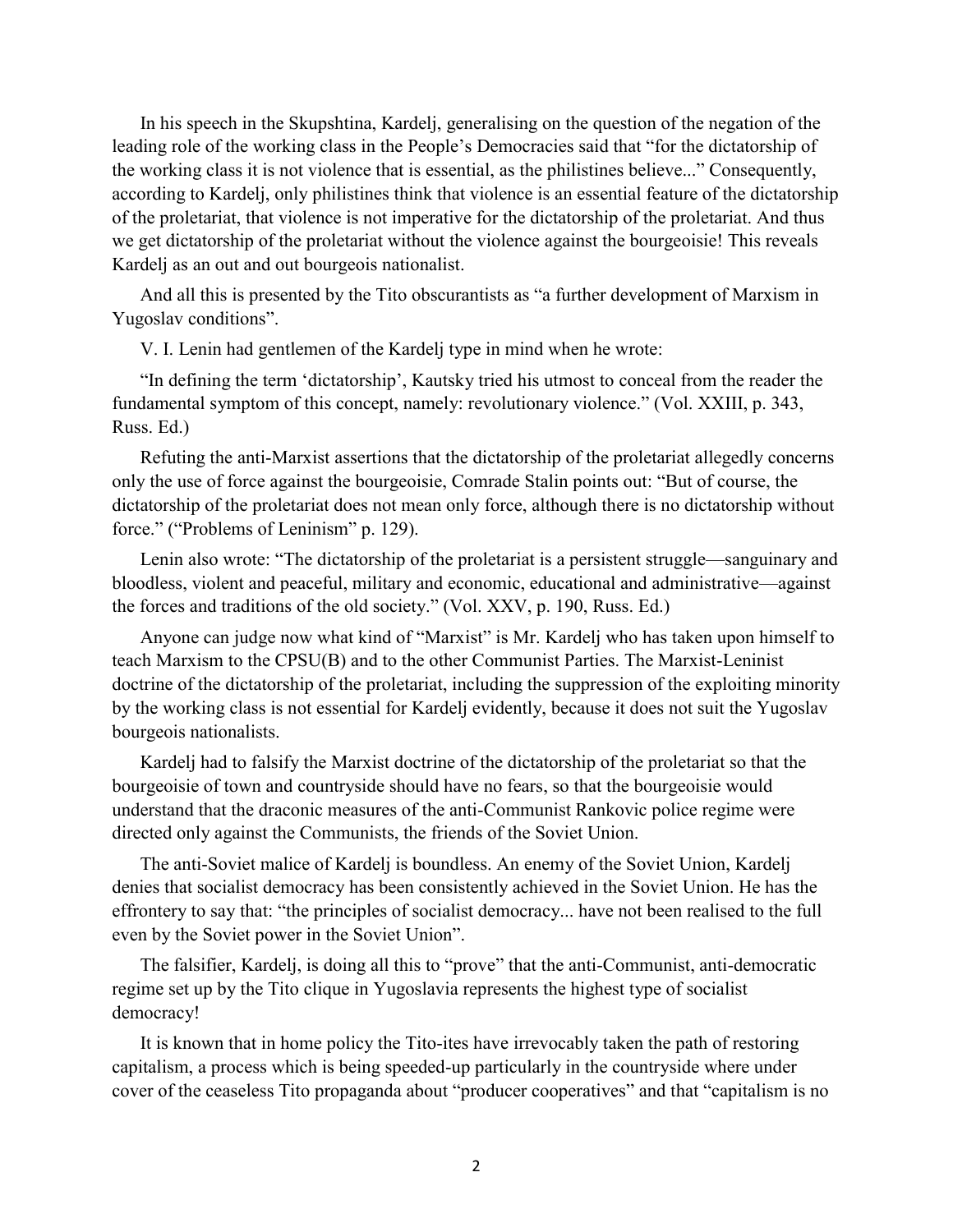longer growing in the countryside", the kulaks are consolidating themselves in still stronger positions in economic and political life.

It is known that every day the Tito-ites are more and more drawing Yugoslavia into the orbit of Anglo-American economy, subordinating Yugoslavia's economy to Anglo-American imperialism.

It is known that both at home and abroad the Yugoslav provocateurs are pursuing an irreconcilably hostile anti-Soviet policy. The main thesis in their propaganda which Kardelj reiterated in his recent speech, is the well-worn thesis of the Hitlerites and the Anglo-American imperialists about "Soviet imperialism" reworded by the Tito-ites who present the Soviet Union as adopting an attitude of "inequality" toward small nations and subordinating them politically and economically to the interests of the Soviet Union.

Then Kardelj goes on to say that the Tito, anti-democratic regime is in form closest of all to the Soviet system.

Is not this the meanest of mean attempts to distort Soviet socialist democracy and once again deceive the Yugoslav people, making capital out of their genuine friendship for the Soviet Union?

The idea that the transition from capitalism to Socialism—that is, the dictatorship of the proletariat—can be realised in various political forms, is alien to Kardelj, the anti-Marxist metaphysician, the man who cannot understand the real meaning of dialectics. He denies that the functions of the dictatorship of the proletariat are being carried out in the People's Democracies.

He cannot see that the revolutionary creative power of the proletariat is inexhaustible. Concrete historical conditions can bring forth and do bring forth new forms of the political organisation of working class power.

This has taken place in the countries of Central and South-Eastern Europe where it became possible to realise working class power, the dictatorship of the proletariat, not in the Soviet form but in the form of the system of people's democracy. This is a historical fact recognised by the entire international Communist movement.

Neither Lenin nor Stalin has ever made absolute one or another form of organisation of the dictatorship of the proletariat. Lenin repeatedly stressed that it was a question of the type of power, of the type of the State, that the dictatorship of the proletariat had existed historically in the form of the Paris Commune, and that it now existed in the form of Soviets. But this is one type of State—the dictatorship of the proletariat.

Lenin and Stalin reason as really great dialecticians. They do not bind the hand of the proletarian parties in carrying out the dictatorship of the proletariat. They point to the Soviets as a type of the dictatorship of the proletariat already realised in the Soviet Union under modern conditions. That is why the Soviets are the model for the proletariat of all countries. The Soviets are the type of State power for which the proletariat throughout the world should strive in order to overthrow the bourgeoisie and build Socialism.